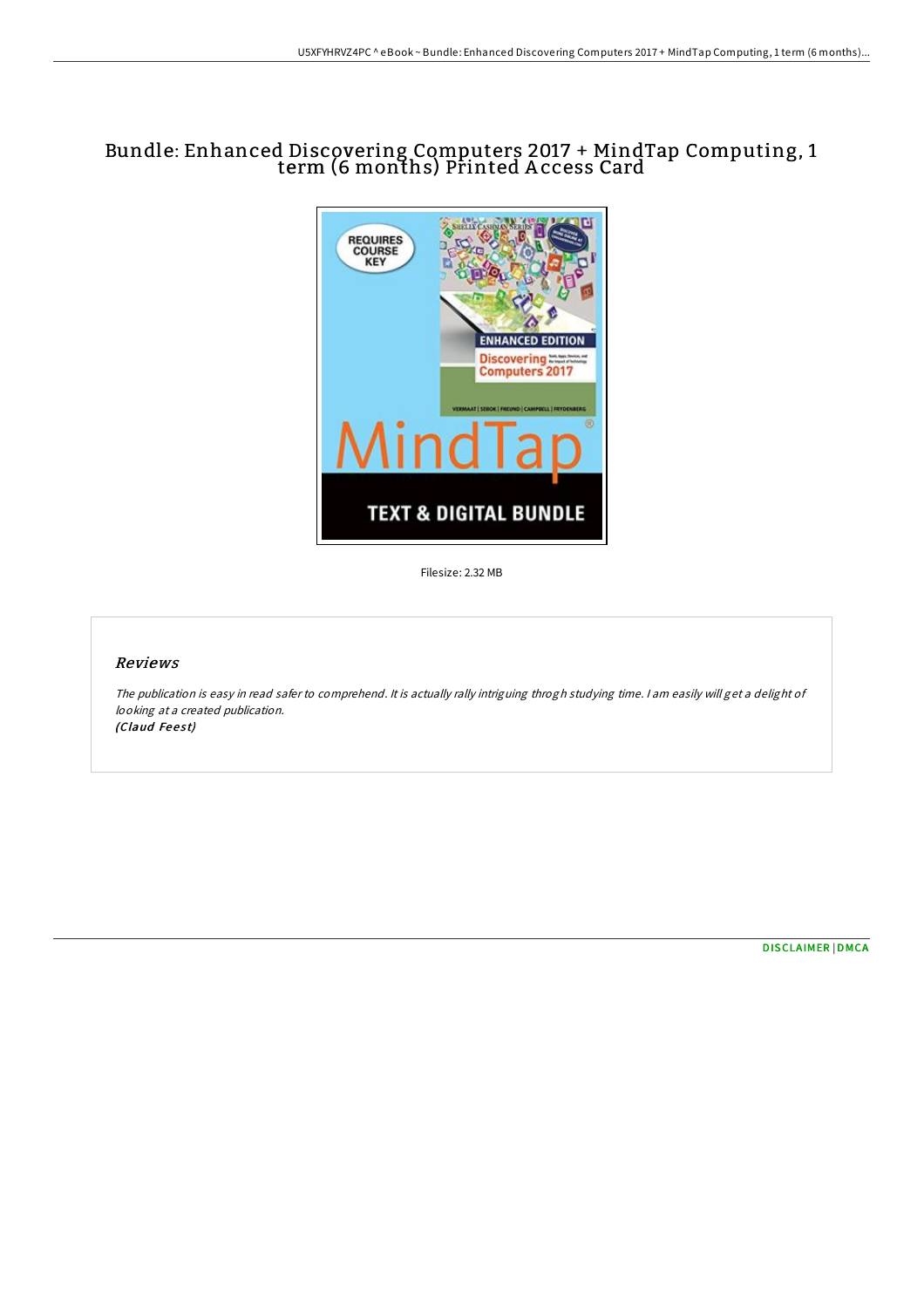## BUNDLE: ENHANCED DISCOVERING COMPUTERS 2017 + MINDTAP COMPUTING, 1 TERM (6 MONTHS) PRINTED ACCESS CARD



To read Bundle: Enhanced Discovering Computers 2017 + Mind Tap Computing, 1 term (6 months) Printed Access Card PDF, you should click the button beneath and save the ebook or have access to other information that are have conjunction with BUNDLE: ENHANCED DISCOVERING COMPUTERS 2017 + MINDTAP COMPUTING, 1 TERM (6 MONTHS) PRINTED ACCESS CARD book.

Course Technology, 2016. Condition: New. Brand new! Please provide a physical shipping address.